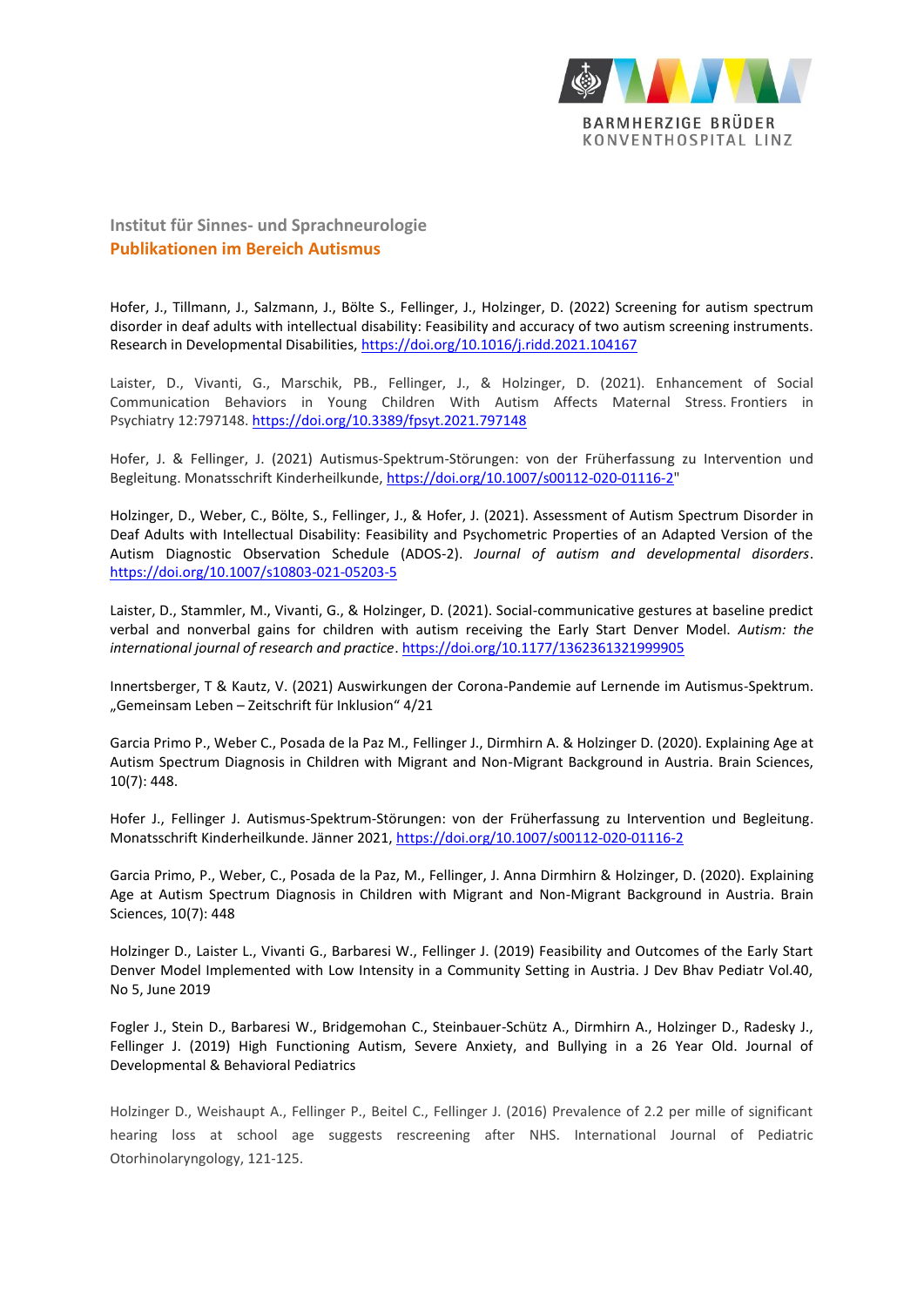

Schöfl M., Schönbauer R., Holzinger D. Exekutive Funktionen und psychopathologische Symptome bei Kindern mit Spezifischer Sprachentwicklungsstörung. Kindheit und Entwicklung - Zeitschrift für Klinische Kinderpsychologie, Heft 3/2016, 164-174.

Schöfl M., Kloo D., Kaufmann L. Planungsleistung bei Grundschülern mit ADHS und LRS – ein Vergleich von Fremdbeurteilungsverfahren und psychometrischen Testverfahren. Lernen und Lernstörung 2015;1:9-29.

Fellinger M., Holzinger D., Aigner M., Beitel C., Fellinger J. Motor performance and correlates of mental health in children who are deaf or hard of hearing. Dev. Med. Child Neurol 2015, Vol. 57, Issue 10, 942-947.

Fellinger J, Holzinger D. Creating Innovative Clinical and Service Models for Communication: Institut fuer Sinnes- und Sprachneurologie. Journal of Developmental & Behavioral Pediatrics, Vol 35, No.2, February/March 2014; 148-153

Fellinger J, Holzinger D. Sinnesstörungen und geistige Behinderung – Bedarf und Anforderungen an die ambulante und stationäre Versorgung. Medizin für Menschen mit geistiger oder mehrfacher Behinderung, 2013; 10. Jg./Heft 2, 107-113

Schöfl M, Kaufmann D. Exekutive Dysfunktionen bei LRS und ADHS und deren Bedeutung für den differentialdiagnostischen Prozess. In Schulte-Körne, G. (Hrsg): Legasthenie und Dyskalkulie. Kongressband zum 18. Bundeskongress des Bundesverbandes Legasthenie und Dyskalkulie, Bochum (2014).

Holzinger D, Fellinger J. Sign Language and Reading Comprehension No Automatic Transfer – in Marschark M., Tang G., Knoors H. (Hrsg): Bilingualism and bilingual deaf education, Oxford University Press, 2014, 102-133

Schöfl M, Beitel C, Kloo D, Kaufmann L. Konstrukt- und Kriteriumsvalidität einer deutschen Version des Behavior Rating Inventory of Executive Function (BRIEF) zur Identifikation von Kindern mit Aufmerksamkeitsdefizit-/Hyperaktivitätsstörung. Diagnostica 2014; 60, 181-196.

Holzinger D. Herausgabe der Deutschen Ausgabe von Rogers, S. & Dawson, G. Frühintervention für Kinder mit Autismus. Das Early Start Denver Model. Verlag Hans Huber, Bern, 2014. ISBN-13: 978-3456853857.

Holzinger D., Fellinger J. (2013) Moderne Ansätze evidenzbasierter familienzentrierter Frühintervention bei Kindern mit Schwerhörigkeit und Gehörlosigkeit. Sprache Stimme Gehör 2013;37

Moeller MP, Carr G, Seaver L, Stredler-Brown A, Holzinger D. Best Practices in Family-Centered Early Intervention for Children Who Are Deaf or Hard of Hearing: An International Consensus Statement. J. Deaf Stud. Deaf Educ. (2013) 18 (4): 429-445.

Fellinger J., Holzinger D., Pollard R. (2012) Mental health of deaf people. The Lancet, Vol 379, March 17, 2012, 1037-1044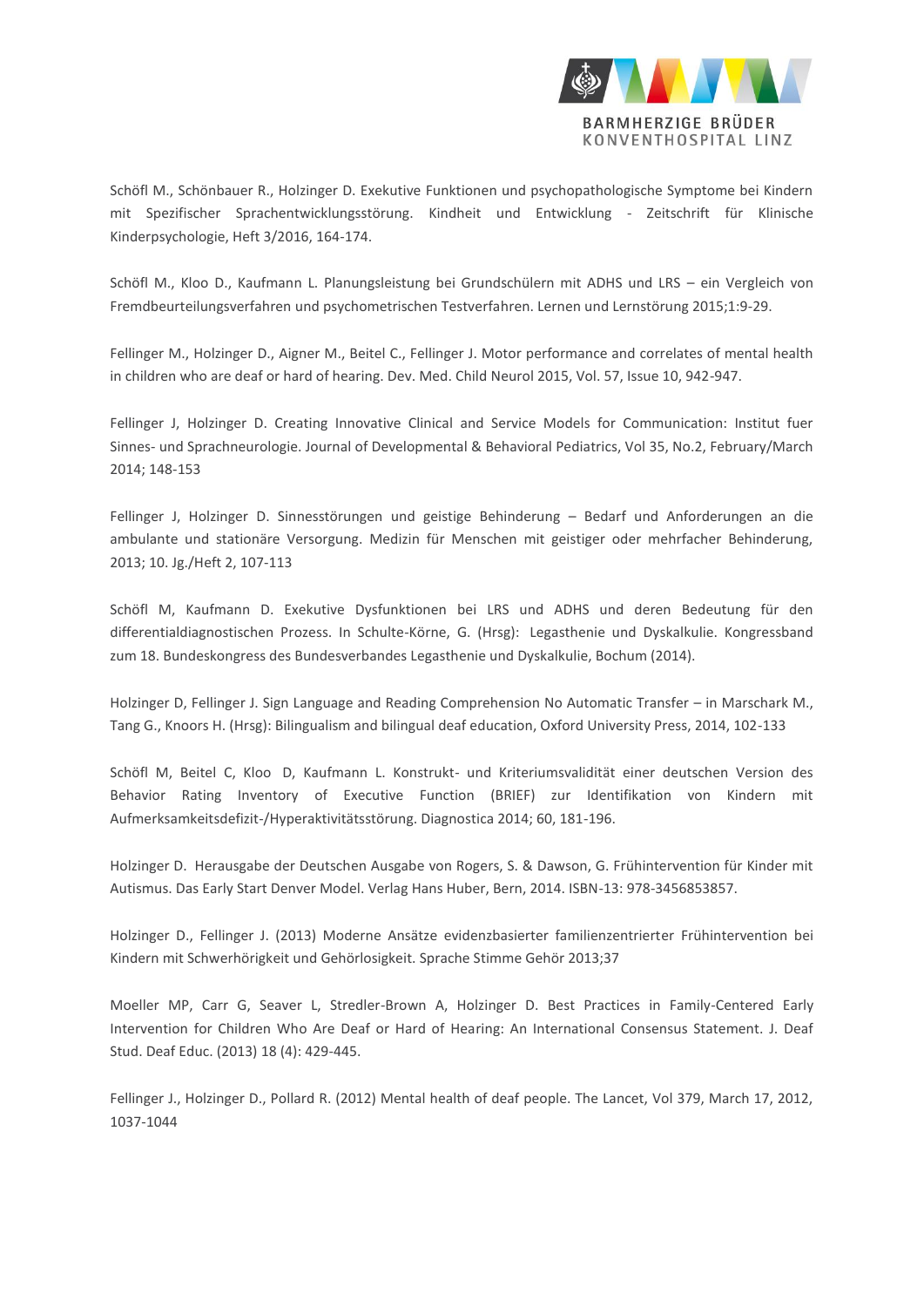

Rittmannsberger H., Fellinger J., Foff C., Walli G., Zaunmüller T. (2012) Deterioration of metabolic parameters during short-term psychiatric inpatient treatment : A prospective naturalistic study. International Journal of Psychiatry in Clinical Practice, Vol. 16, No. 1 : Pages 8-17

Gerich, J., Fellinger, J. (2011). Effects of Social Networks on the Quality of Life in an Elder and Middle-aged Deaf Community Sample. Journal of Deaf Studies and Deaf Education, Vol.17 (1): 102-115.

Holzinger D., Fellinger J., Beitel C. Early onset of family centred intervention predicts language outcomes in children with hearing loss. Int. J. Pediatr. Otorhinolaryngol. 75 (2011) 256-260.

Fellinger J. (2011) The effect of early confirmation of hearing loss on the behaviour in middle childhood of children with bilateral hearing impairment. Invited commentary on the original article by Stevenson et al. Developmental Medicine & Child Neurology, 53: 198

Fellinger J, Holzinger D, Sattel H, Laucht M, Goldberg D. (2009) Correlates of mental distress among children with hearing impairments, Developmental Medicine & Child Neurology, Vol 51, Issue 8, 635-641

Fellinger J, Holzinger D, Beitel C, Laucht M, Goldberg DP. (2009) The impact of language skills on mental health in teenagers with hearing impairments, Acta Psychiatrica Scandinavica, Vol 120, Issue 2: 153-159

Hohmann S, Becker K, Fellinger J, Banaschewski T, Schmidt M. H., Esser G., Laucht M. (2009) Evidence for epistasis between the 5-HTTLPR and the dopamine D4 receptor polymorphisms in aggressive behaviour among 15-years-olds. Journal of Neural Transmission, 116: 1621-1629

Poustka L, Maras A, Hohm E, Fellinger J et al. (2009) Negative association between plasma cortisol levels and aggression in a high-risk community sample of adolescents. Journal of Neural Transmission, accepted on 17-02- 2010

Marschik PB, Einspieler Ch, Holzinger D, Vollmann R, Fellinger J. (2008) Sprachentwicklung systemischer Interdisziplinarität in Klinik und Forschung. Psychopraxis 3/2008, 18-20

Holzinger D, Fellinger J. (2008) Früherkennung von Sprachentwicklungsproblemen in der kinderärztlichen Praxis, Pädiatrie & Pädologie 2/2008 23-33

Fellinger, J. in: Handbook of Disease Burdens and Quality of Life Measures, Chapter "Quality of life measures in the deaf", King`s College, Springer Verlag *(2008)*

Fellinger, J., Holzinger, D., Laucht, M., Sattel H. (2008) Mental Health and quality of life in deaf pupils. European Child & Adolescent Psychiatry

Fellinger, J., Holzinger, D., Gerich U., Goldberg, D. (2007), Mental distress and Quality of Life in the hard of hearing, Acta Psychiatrica Scandinavica, March 2007